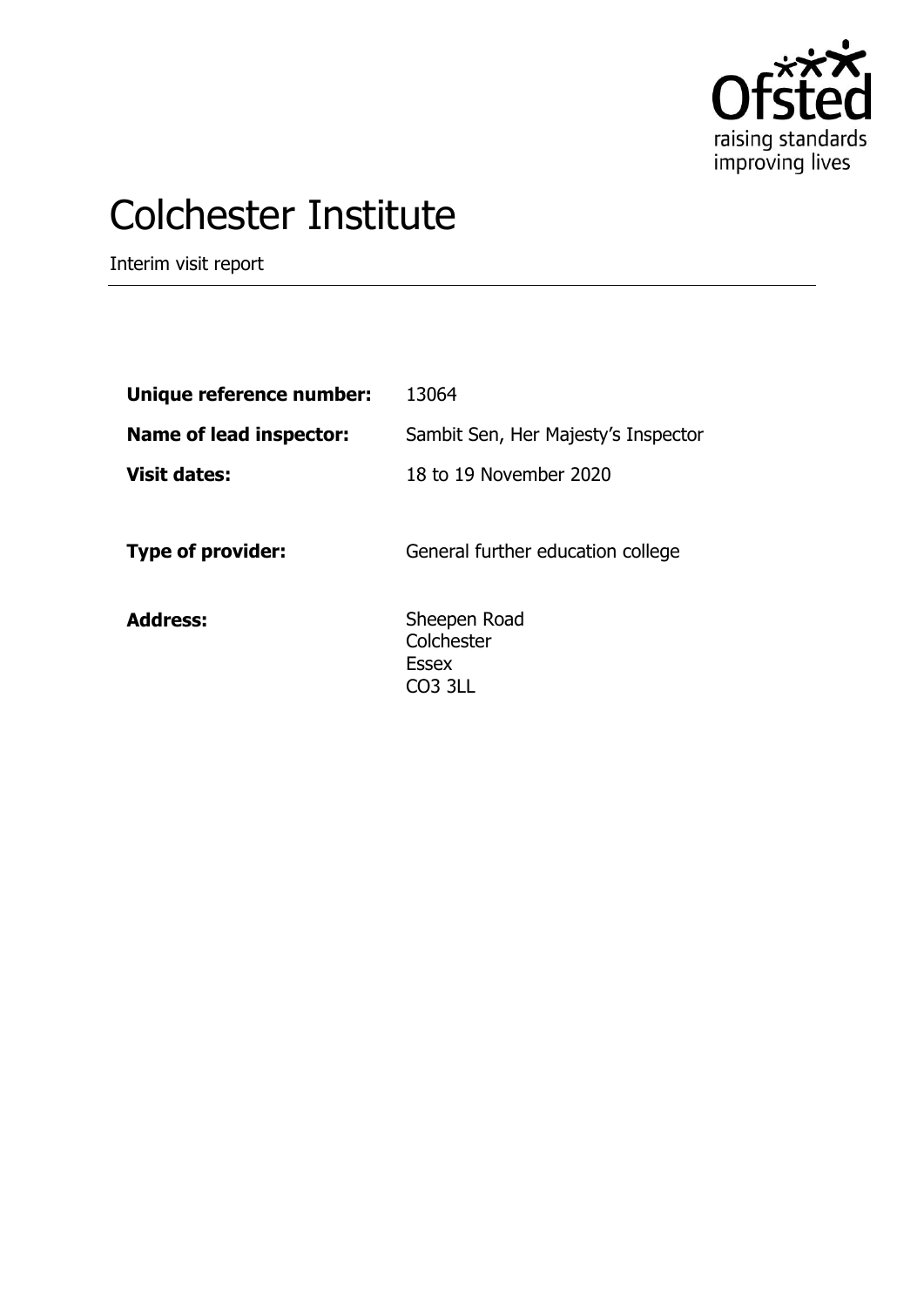

# **Interim visit**

# **Context and focus of visit**

On 17 March 2020, all routine inspections were suspended due to the COVID-19 (coronavirus) pandemic. As part of our phased return to routine inspections, we are carrying out '[interim visits](https://www.gov.uk/guidance/interim-phase-further-education-and-skills-providers#interim-visits)' to further education and skills providers. Interim visits are to help learners, parents, employers and government understand how providers are meeting the needs of learners and apprentices in this period, including learners with high needs and those with special educational needs and/or disabilities.

We intend to return to routine inspection in January 2021 but will keep the exact timing under review.

The focus of these visits is on the themes set out below and the findings are based on discussions with leaders, managers, staff and learners.

Following changes to government guidance and the imposition of COVID-19 lockdown restrictions, we made this visit remotely to reduce pressure on the provider.

## **Information about the provider**

Colchester Institute is a large general further education college with two main sites. The largest is in Colchester, with a smaller campus in Braintree. In addition, the college has five 'learning shops' throughout Essex for unemployed adults. The college provides a wide range of vocational 16 to 19 study programmes for around 3,900 students, of which almost half study at level 3. They have 1,300 apprentices and 640 adult students. The college has a small provision for students with high needs.

#### **What actions are leaders taking to ensure that they provide an appropriate curriculum that responds to the reasonable needs of learners and stakeholders and adapts to changed circumstances?**

Senior leaders say that they aim to teach students full time on site. However, they are flexible with their teaching models to meet the needs of individual student groups. For example, when students must self-isolate, they are able to access their study sessions and resources online.

Senior leaders presented five teaching models to managers and teachers. This allowed managers to agree a common approach that was manageable in all curriculum areas. As a result, teachers feel listened to and their subject knowledge acknowledged.

Senior leaders and managers say that they use a variety of quality assurance processes to check students' progress. For example, they review students'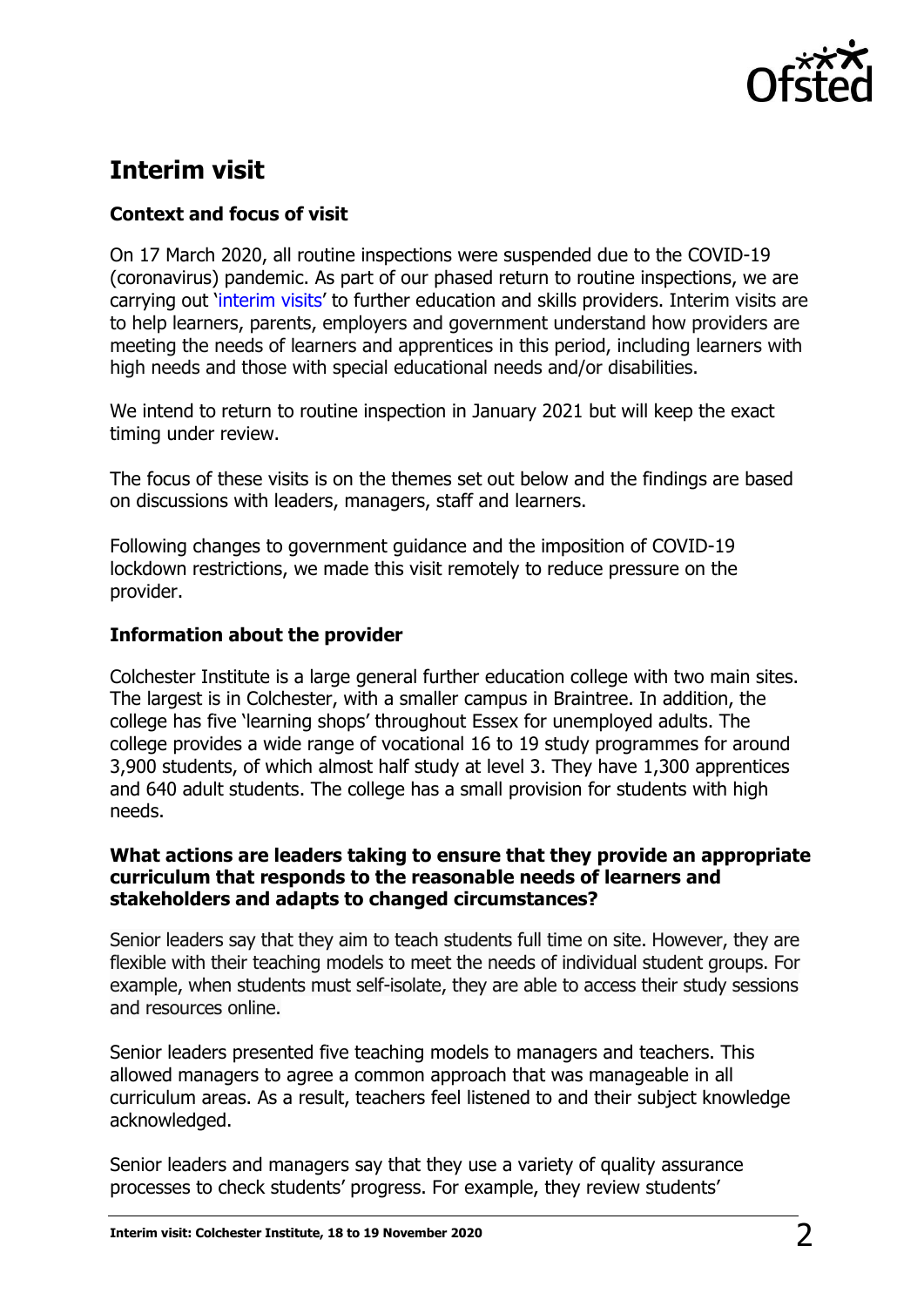

assessment grades, attendance and use student surveys on a regular basis. They say this allows students to focus and make good progress on their course.

Senior leaders and managers continue to have ongoing concerns. They highlight the challenge of dealing with increased cases of mental well-being issues among students. Managers are also concerned about the potential furlough and redundancy of apprentices. Accessing sufficient industry placements and work experience opportunities remains one of their main concerns for students on study programmes.

Managers have outlined positive outcomes because of the current pandemic. They say that students are developing better independent study skills in preparation for higher education. Employers are offering more time to work collaboratively with students. For example, Marvel Films USA have linked up with media students to teach the special effects module of their course.

Leaders and managers have worked collaboratively with their local Job Centre Plus. They have designed courses to help those who have been recently made redundant, such as at a local airport. Managers have put on new courses in construction and healthcare to retrain these individuals.

### **What steps are leaders, managers and staff taking to ensure that the approaches used for building knowledge and skills are appropriate to meet the reasonable needs of learners?**

Managers identify that they have adopted a blended learning approach to their curriculum where relevant. For example, they carry out remote observations of chef apprentices completing practical tasks in kitchens. Teachers complete weekly reviews through online classrooms. In addition, students continue to develop their practical skills on site at the college.

Leaders and managers work with teachers to identify and provide for their continuous professional development. Teachers reflect on and improve their online learning practice. Managers recognise the hard work and commitment teachers have put into their lessons and resources. Teachers told inspectors about weekly sharing of best practice in their teams. They value how colleagues mentor and support each other.

Teachers and managers thoroughly planned the induction programme at the start of the academic year. This helped students to adapt quickly to online learning. For example, students have learned to make good use of in-house social media platforms to communicate with their peers and teachers. Teachers expect the same high standards of good behaviour and active learning online from students as they do in the classroom setting.

Teachers stay in regular touch with employers and apprentices. Teachers use online platforms to track the progress apprentices make. Teachers and employers are working together to ensure that furloughed apprentices continue to learn.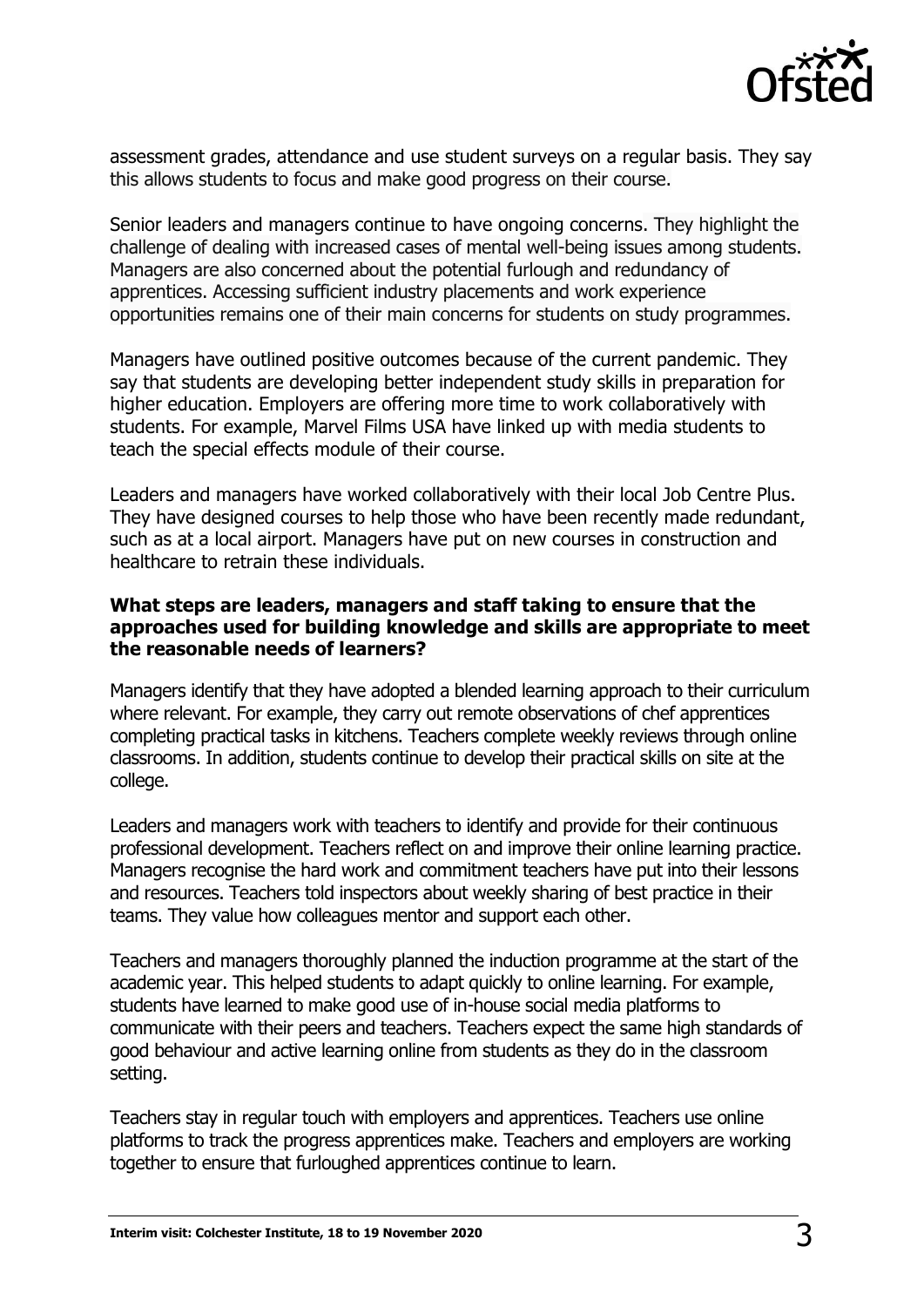

Some students who have experienced blended learning prefer learning this way. They say that there are fewer distractions when learning from home. They like asking questions privately through the chat facility. They enjoy using various online learning tools during the sessions. They appreciate that they can access lesson resources and topics prior to the lesson. This helps them feel better prepared to contribute in the lesson.

Managers and teachers have adapted their careers advice and guidance plans to reflect the impact of the pandemic. They conduct career interviews online. They continue to encourage employers to help students develop their career plans through online meetings. Students benefit from virtual tours of employers' facilities and virtual career events.

#### **How are leaders ensuring that learners are safe and well informed about potential risks, including from online sources?**

Leaders, managers and teachers are aware of the increased impact of anxiety and mental health issues on their students due to the pandemic. As a result, they have taken additional steps to identify and tackle these issues. For example, they work with several external agencies, such as local authorities, police and parents, to provide joined-up support to their students.

Students have a good understanding of keeping themselves safe in college**.** They go through safety learning modules and complete assessments that test their understanding. They know who to go to if they have any concerns. Managers and teachers take extra measures to ensure that students stay safe online. For example, teachers remind students frequently about online session protocols and etiquette.

Teachers comment that leaders and managers look after their well-being. Managers have regular discussions with teachers about their workload and mental well-being.